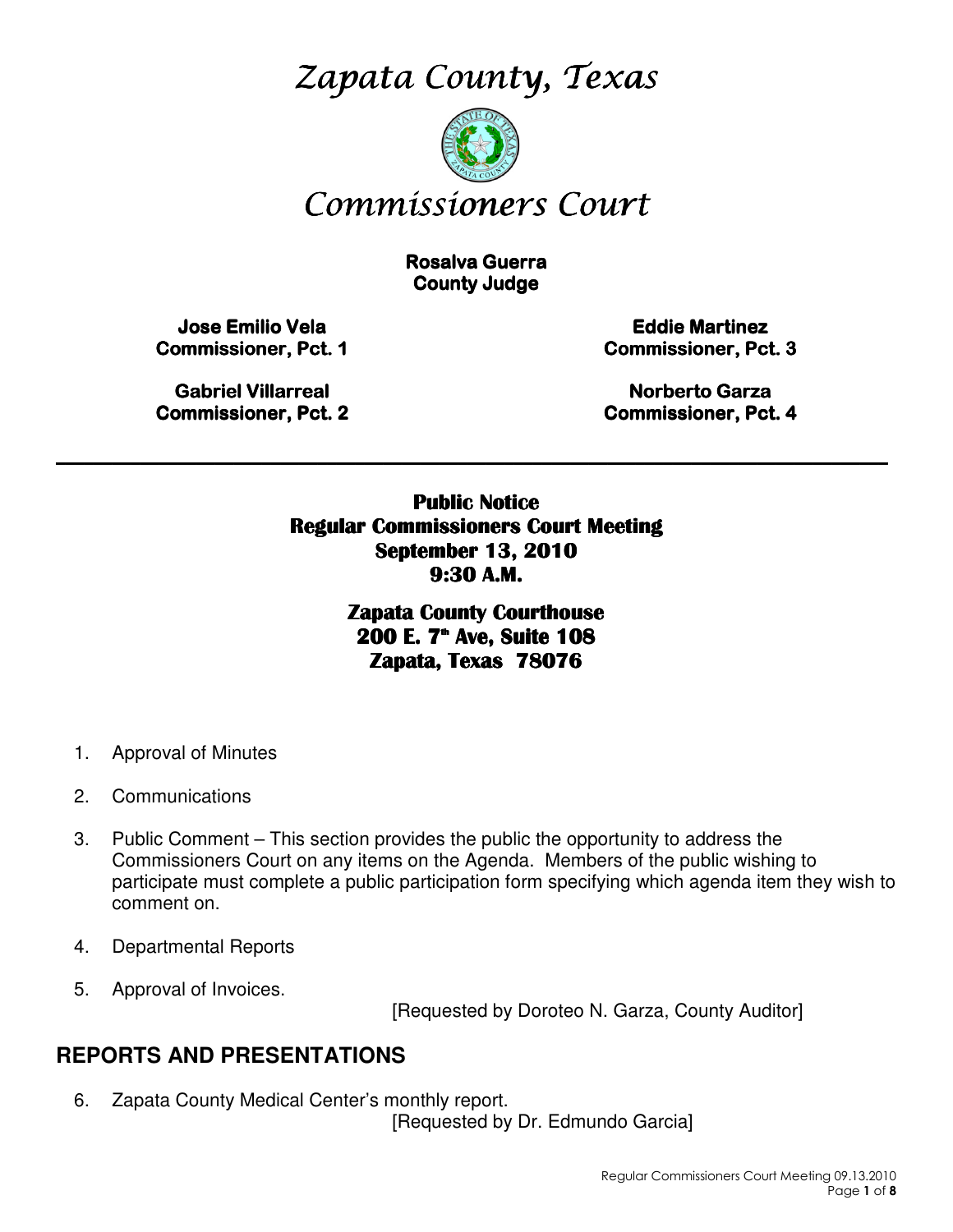- 7. Report of the Zapata County Waterworks and Sewer Departments regarding emergency flood preparations at raw water pumps and sewer lift stations. [Requested by Carlos Treviño, Jr., Waterworks Manager]
- 8. Monthly business report of the Zapata County Economic Development Center (ZEDC). [Requested by ZEDC President, Peggy Umphres Moffett]

# **DELIBERATE AND CONSIDER ACTION ON THE FOLLOWING ITEMS**

9. To adopt the County Budget for Fiscal Year 2010-2011.

[Requested by: Doroteo Garza, County Auditor]

- 10. To adopt the 2010-2011 tax rate for Zapata County in accordance with Local Government Code Sections 111.007-111.010 by executing an "Order Setting the Tax Rate for 2010-2011". [Requested by: Doroteo Garza, County Auditor]
- 11. To set the salaries and the number of positions by approving the General Order of Personnel for Fiscal Year 2010-2011.

[Requested by: Doroteo Garza, County Auditor]

- 12. To approve the "Operation General Order for Fiscal Year 2010-2011. [Requested by: Doroteo Garza, County Auditor]
- 13. To authorize County Treasurer and County Auditor to close all accounts and make all necessary line item transfers.

[Requested by: Doroteo Garza, County Auditor]

14. To continue with the Letter of Credit to establish stand by trust fund for the Financial Assurance for the closure and post closure of San Ygnacio Landfill No. 783 in the amount of \$490,588.00 and closed landfill No. 1528AE in the amount of \$247,004.00 as required by TCEQ, Deborah Wisneski, Financial Analyst.

[Requested by: Doroteo Garza, County Auditor]

15. To use Chamber of Commerce staff in museum as agreed upon with Chamber of Commerce Board of Directors.

[Requested by: Eddie Martinez, Commissioner Pct 3]

16. To implement a hiring freeze immediately.

[Requested by: Eddie Martinez, Commissioner Pct 3]

17. To approve change order #3 for the Zapata County Waterworks Water Treatment Plant Expansion.

[Requested by: Carlos Trevino Jr., Water Plant Director & Rathmell Engineers] 18. To approve the purchase of 2 trucks as follows

- a. A new 2011 Ford F150 single cab from the government buy program for \$15,240.00 funding from line item 80-600-689 (equipment).
- b. A used 2006 F-150 Ford truck for the purchase price of \$7,200.00 funding from line item #80-600-336.

[Requested by: Carlos Trevino Jr., Water Plant Director]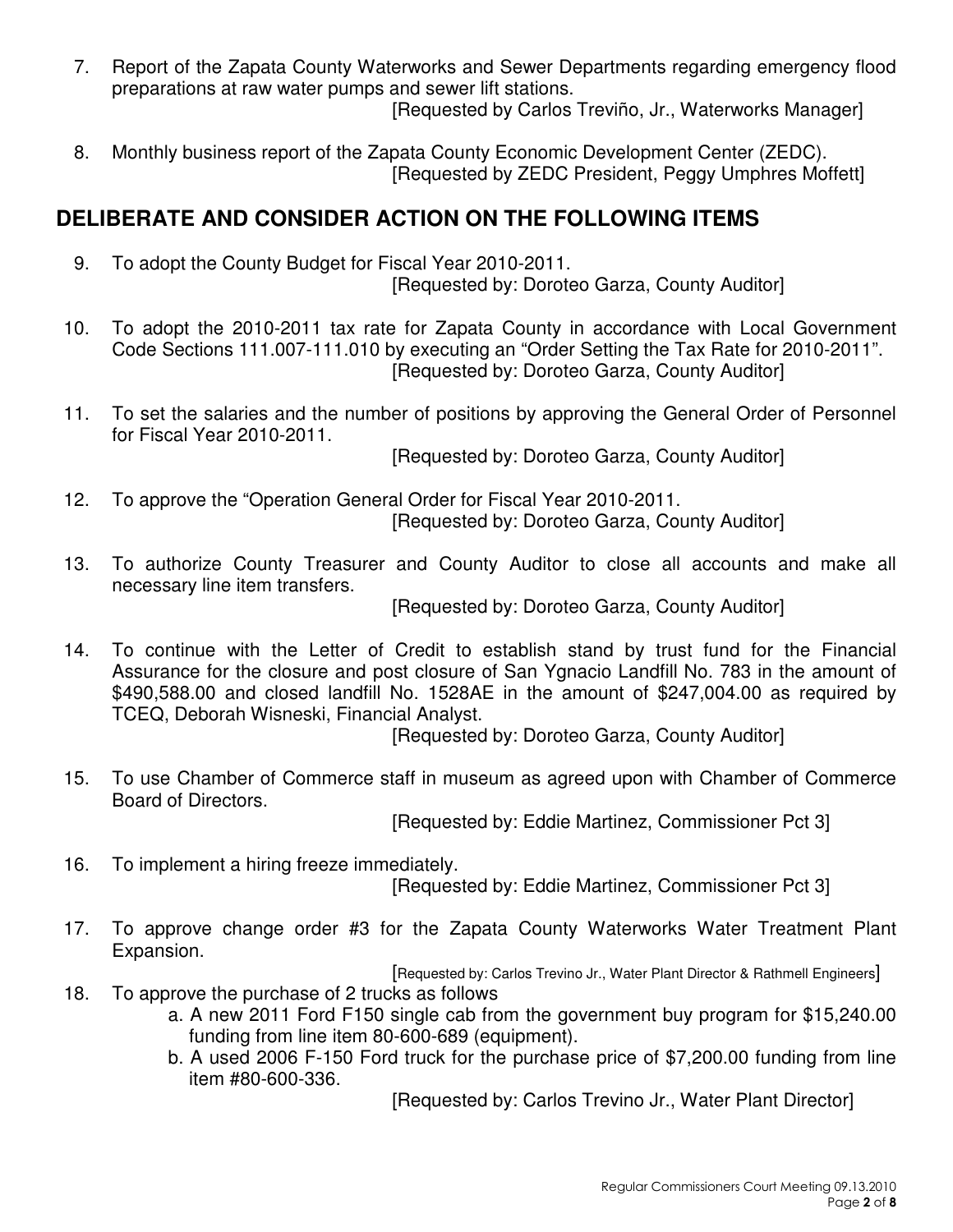19. To approve carryover of monies in line item #'s 10-409-766, County Fair Ground in the amount of \$70,106.93 and #09001720, O.H. Ramirez Exhibit Hall in the amount of \$75,000.00 to the new fiscal year 2010-2011 to be used for improvements to the area and surrounding area.

[Requested by: Jose F. Mendoza, County Shop Supervisor]

- 20. To include the law enforcement overtime policy in the Zapata County Personnel Policy Manuel. [Requested by: Mario Elizondo, Zapata County Sheriff's Dept.]
- 21. To approve the renewal of the agreement for Tax Collection Services and Early Turnover Resolution with Linebarger Goggan Blair & Sampson, LLP

[Requested by: Gustavo Martinez, Linebarger Goggan Blair & Sampson, LLP]

22. To hire Mrs. Amparo Montes-Gutierrez as Museum Curator for the Zapata County Museum of History.

[Requested by: Dr. Hildegardo E. Flores, President Zapata County Museum of History]

- 23. To accept the resignation of Henry Martinez, Constable Pct. 2 [Requested by: Rosalva Guerra, County Judge]
- 24. To appoint Constable for Pct. #2 as per resignation of Constable Henry Martinez, Jr. [Requested by: Gabriel Villarreal, Commissioner Pct 2]
- 25. To approve the purchase of a new 2011 Ford F-150 crew cab from the government buy program for the sum of \$23,650.00, funding to be paid from line item 80-602-589. [Requested by: Eloy Chapa, Wastewater Supervisor]
- 26. To approve the District Attorney's amended proposed budget [Requested by: Isidro R. Alaniz, District Attorney]
- 27. To approve the cost of installation of carpet (\$7,246.00) for the Zapata County Museum of **History**

[Requested by: Zapata County Museum of History]

- 28. To reimburse Hwy 16 WCID for trenching as proposed by Zapata County [Requested by: Zapata WCID]
- 29. To allow the use of \$65,000.00 from the Tobacco Fund for the remount of a 2011 ambulance (\$30,000.00 via a Texas Department of Health Grant). [Requested by: Chief J.J. Meza, Fire Department]
- 30. To authorize Juan G. Gonzalez MAJ Grant Writing Services to locate funds for the construction of storm drainage improvements in Precinct 4 [Requested by: Norbeto Garza, Commissioner Pct. 4]
- 31. To install cleaners on the A16 compactor at the San Ygnacio Landfill [Requested by: Martin Saenz, Environmental]
- 32. To change the operational hours for the San Ygnacio Landfill. [Requested by: Martin Saenz, Environmental]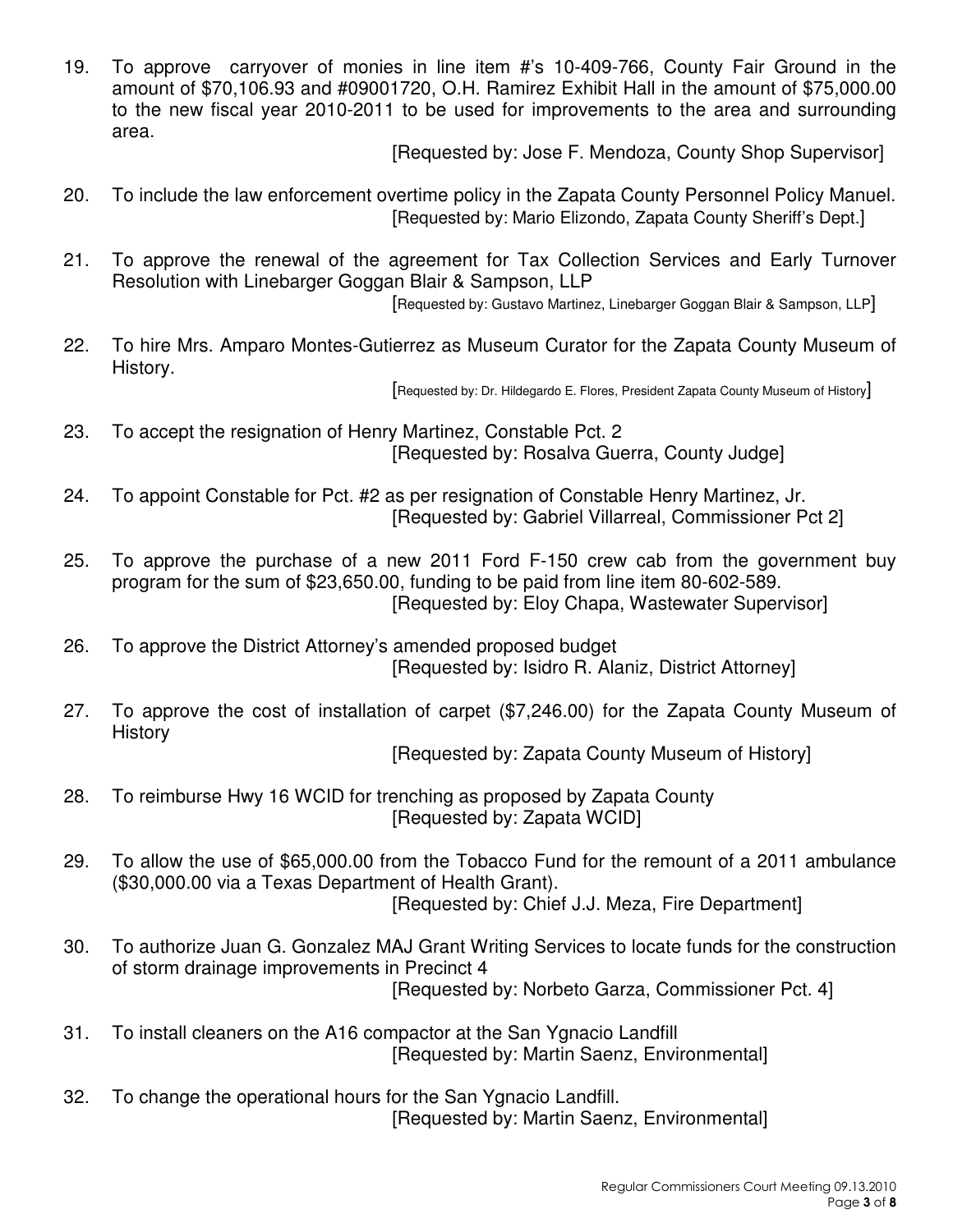33. To approve a document to serve as a written agreement to rent or lease the Lopeño Community Center, a Zapata County owned public building.

[Requested by: Jose E. Vela, Commissioner Pct. 1]

34. Approve a five-member committee to manage the Lopeño Community Cemetery. Appointed members are: Lourdes Lopez, Alonso Lopez, Mario Martinez, Jerica Sanchez, and Belia Sanchez

[Requested by: Jose E. Vela, Commissioner Pct. 1]

- 35. Approve a burial policy for Lopeño Community Cemetery. [Requested by: Jose E. Vela, Commissioner Pct. 1]
- 36. Approve request by Ms. Anna Graves to use Romeo T. Flores Park for a Halloween Festival. [Requested by: Jose E. Vela, Commissioner Pct. 1]

# **RESOLUTIONS AND PROCLAMATIONS**

37. To approve a Resolution Authorizing the submission of a Community Development Block Grant Application to the Department of Rural Affairs (TDRA) for funding under the 2011/2012 Community Development Fund for Street Improvement.

[Requested by: Mario Gonzalez-Davis, Project Coordinator]

38. To approve a Resolution that recognizes Border Region MHMR Community Center's vital role in managing and delivering services for Texans with intellectual and developmental disabilities, serious mental illness, and substance disorders

[Requested by: Daniel Castillon, Director Border Region MHMR Comm. Center]

# **CONSENT ITEMS**

- 39. To add a speed hump at 406 Zapata St. (Medina Addition) [Requested by: Norbeto Garza, Commissioner Pct. 4]
- 40. To install security lights at the following addresses: Corner of Guerrero St. & Mina Ave. (San Ygnacio) 101 Ocampo (San Ygnacio) 4747 North Hwy 83 (San Ygnacio) [Requested by: Gabriel Villarreal, Commissioner Pct. 2]
- 41. To add a speed hump at the following addresses Eleventh Ave. between Glenn & Hidalgo (Zapata Townsite) Bandera Ave. between Third & Fourth St. (Flores Addition) [Requested by: Jose E. Vela, Commissioner Pct. 1]
- 42. To install a "No Parking" signs on Flores Drive in Nicholson Addition (Guerrero Chiquito) [Requested by: Jose E. Vela, Commissioner Pct. 1]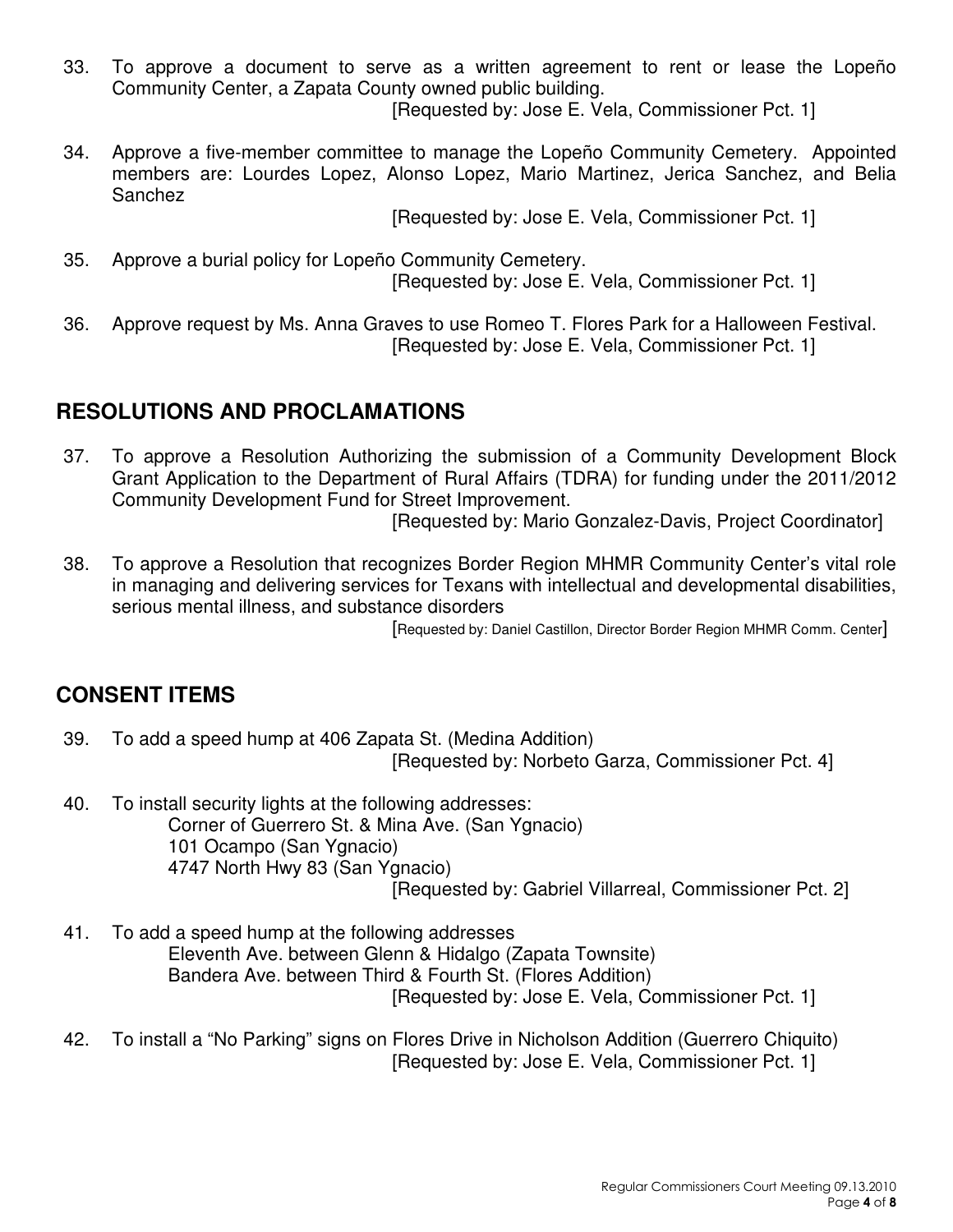#### 43. To approve the following line item transfers:

|             | <b>DEPARTMENT</b>      | LINE ITEM  | <b>FUND</b>                   | <b>AMOUNT</b> |
|-------------|------------------------|------------|-------------------------------|---------------|
| <b>FROM</b> | <b>County Attorney</b> | 10-475-310 | <b>Office Supplies</b>        | \$1,000.00    |
| <b>TO</b>   | <b>County Attorney</b> | 10-475-392 | <b>Other/ Maintenance Exp</b> | \$1,000.00    |
| <b>FROM</b> | <b>County Attorney</b> | 10-475-311 | Postage/Express/Freight       | \$300.00      |
| TO          | <b>County Attorney</b> | 10-475-392 | Other/ Maintenance Exp        | \$300.00      |
| <b>FROM</b> | <b>County Attorney</b> | 10-475-427 | <b>Travel Expense</b>         | \$3,2400.00   |
| <b>TO</b>   | <b>County Attorney</b> | 10-475-392 | <b>Other/ Maintenance Exp</b> | \$3,2400.00   |
| <b>FROM</b> | <b>County Attorney</b> | 10-475-454 | Vehicle Expense               | \$2,500.00    |
|             | <b>County Attorney</b> | 10-475-392 | Other/ Maintenance Exp        | \$2,500.00    |
| <b>FROM</b> | <b>County Attorney</b> | 10-475-462 | <b>Equipment Expense</b>      | \$1,400.00    |
| <b>TO</b>   | <b>County Attorney</b> | 10-475-392 | <b>Other/ Maintenance Exp</b> | \$1,400.00    |

To meet budget requirements.

[Requested by: Said Alfonso Figueroa, County Attorney]

## 44. To approve the following line item transfers:

|             | <b>DEPARTMENT</b>  | LINE ITEM  | <b>FUND</b>                   | <b>AMOUNT</b> |
|-------------|--------------------|------------|-------------------------------|---------------|
| <b>FROM</b> | <b>Water Plant</b> | 80-600-447 | <b>Fencing Las Palmas</b>     | \$4,000.00    |
| <b>TO</b>   |                    | 09-001-750 | Las Palmas Water Storage Tank | \$4,000.00    |
| <b>FROM</b> | <b>Water Plant</b> | 80-600-427 | <b>Workshop Travel</b>        | \$2,500.00    |
| TO          |                    | 09-001-750 | Las Palmas Water Storage Tank | \$2,500.00    |
| <b>FROM</b> | <b>Water Plant</b> | 80-600-341 | <b>Chemicals</b>              | \$20,000.00   |
| <b>TO</b>   | <b>Water Plant</b> | 80-600-121 | Las Palmas Water Storage Tank | \$20,000.00   |
| <b>FROM</b> | <b>Water Plant</b> | 80-600-443 | Electricity                   | \$7,000.00    |
|             | <b>Water Plant</b> | 80-600-336 | Las Palmas Water Storage Tank | \$7,000.00    |
| <b>FROM</b> | <b>Water Plant</b> | 80-600-443 | <b>Electricity</b>            | \$6,000.00    |
| <b>TO</b>   | <b>Water Plant</b> | 80-600-121 | Las Palmas Water Storage Tank | \$6,000.00    |

To meet budget requirements.

[Requested by: Carlos Trevino Jr., Water Plant Director]

45. To approve the following line item transfers:

|             | DEPARTMENT            | LINE ITEM  | <b>FUND</b>             | AMOUNT     |
|-------------|-----------------------|------------|-------------------------|------------|
| <b>FROM</b> | <b>District Clerk</b> | 10-450-462 | <b>Equipment Rental</b> | \$500.00   |
| TO          | <b>District Clerk</b> | 10-450-310 | <b>Office Supplies</b>  | \$500.00   |
| <b>FROM</b> | <b>District Clerk</b> | 10-450-462 | <b>Equipment Rental</b> | \$1,000.00 |
| TO          | District Clerk        | 10-450-427 | <b>Workshops Travel</b> | \$1,000.00 |

To meet budget requirements.

[Requested by: Dora Mtz. Ramos, District Clerk ]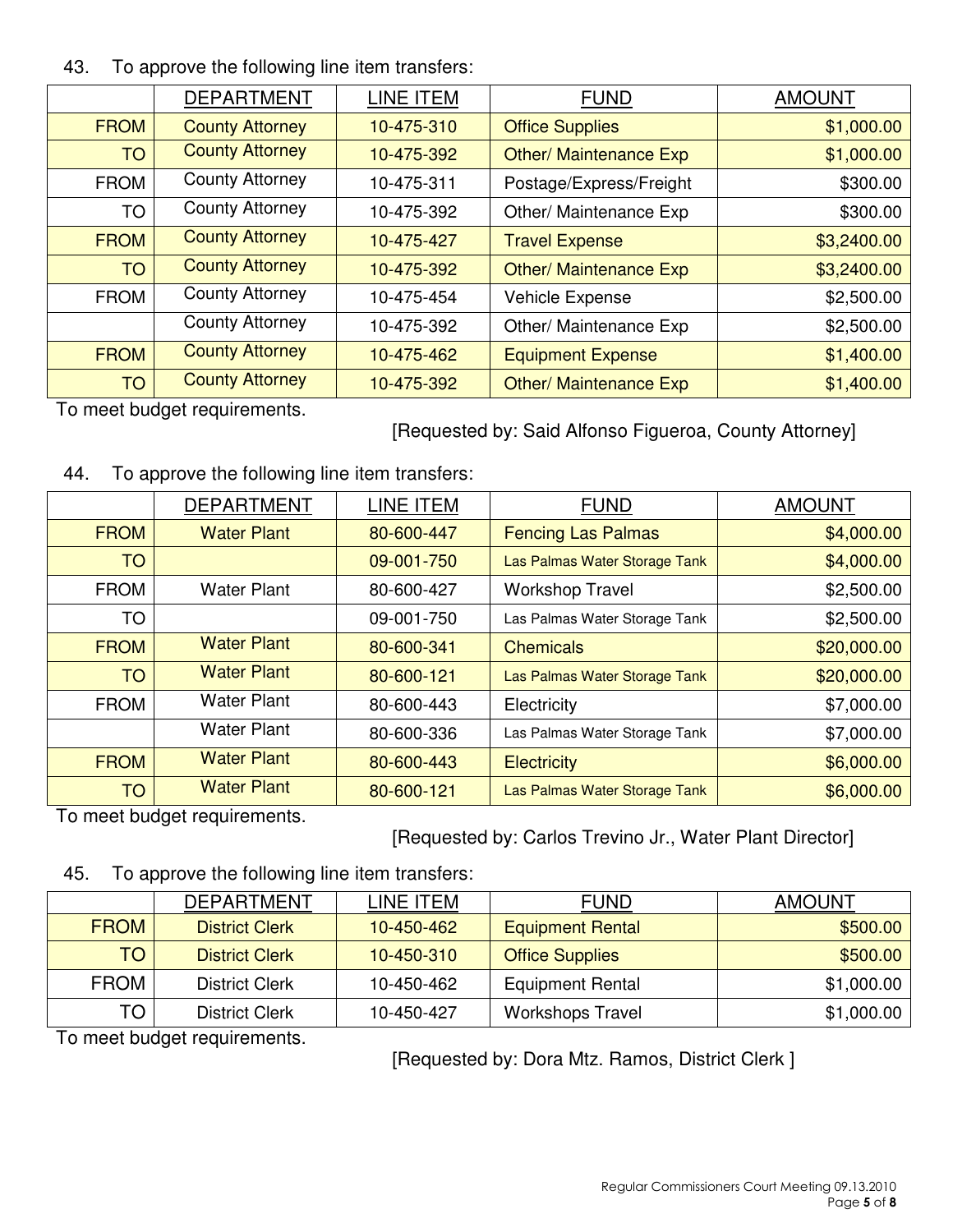#### 46. To approve the following line item transfers:

|             | <b>DEPARTMENT</b> | LINE ITEM  | <b>FUND</b>                      | <b>AMOUNT</b> |
|-------------|-------------------|------------|----------------------------------|---------------|
| <b>FROM</b> | Wastewater        | 80-602-341 | <b>Chlorine &amp; Chemicals</b>  | \$13,500.00   |
| <b>TO</b>   | <b>Wastewater</b> | 80-602-336 | <b>Repair &amp; Maintenance</b>  | \$13,500.00   |
| <b>FROM</b> | Wastewater        | 80-602-427 | Mileage & Travel                 | \$3,300.00    |
| <b>TO</b>   | Wastewater        | 80-602-336 | Repair & Maintenance             | \$3,300.00    |
| <b>FROM</b> | <b>Wastewater</b> | 80-602-428 | Conference & Seminar             | \$3,000.00    |
| <b>TO</b>   | <b>Wastewater</b> | 80-602-336 | <b>Repairs &amp; Maintenance</b> | \$3,000.00    |
| <b>FROM</b> | Wastewater        | 80-602-310 | <b>Office Supplies</b>           | \$2,500.00    |
| TO          | Wastewater        | 80-602-336 | Repairs & Maintenance            | \$2,500.00    |
| <b>FROM</b> | <b>Wastewater</b> | 80-602-311 | Postage                          | \$1,200.00    |
| <b>TO</b>   | Wastewater        | 80-602-336 | <b>Repairs &amp; Maintenance</b> | \$1,200.00    |
| <b>FROM</b> | Wastewater        | 80-602-227 | License Stipends                 | \$8,000.00    |
| TO          | Wastewater        | 80-602-336 | Over-time                        | \$8,000.00    |

To meet budget requirements

[Requested by: Eloy Chapa Jr., Wastewater Supervisor]

#### 47. To approve the following line item transfers:

|             | <b>DEPARTMENT</b>         | INE ITEM   | FUND            | <b>AMOUNT</b> |
|-------------|---------------------------|------------|-----------------|---------------|
| <b>FROM</b> | <b>TX Cooperative Ext</b> | 10-665-310 | <b>Supplies</b> | \$200.00      |
|             | <b>TX Cooperative Ext</b> | 10-665-427 | Travel          | \$200.00      |

To meet budget requirements

[Requested by: Caleb Eaton, Extension Agent]

#### 48. To approve the following line item transfers:

|             | <b>DEPARTMENT</b>     | LINE ITEM  | <b>FUND</b>                      | <b>AMOUNT</b> |
|-------------|-----------------------|------------|----------------------------------|---------------|
| <b>FROM</b> | <b>Public Library</b> | 10-650-330 | Fuel                             | \$900.00      |
| <b>TO</b>   | <b>Public Library</b> | 10-650-463 | <b>Books</b>                     | \$900.00      |
| <b>FROM</b> | <b>Public Library</b> | 10-650-427 | Travel                           | \$2,300.00    |
| <b>TO</b>   | <b>Public Library</b> | 10-650-310 | <b>Supplies</b>                  | \$2,300.00    |
| <b>FROM</b> | <b>Public Library</b> | 10-650-462 | <b>Repairs &amp; Maintenance</b> | \$2,500.00    |
| <b>TO</b>   | <b>Public Library</b> | 10-650-310 | <b>Supplies</b>                  | \$2,500.00    |
| <b>FROM</b> | <b>Public Library</b> | 10-650-444 | <b>Utilities</b>                 | \$1,400.00    |
| <b>TO</b>   | <b>Public Library</b> | 10-650-310 | <b>Supplies</b>                  | \$1,400.00    |
| <b>FROM</b> | <b>Public Library</b> | 10-651-463 | <b>Repairs &amp; Maintenance</b> | \$1,000.00    |
| <b>TO</b>   | <b>Public Library</b> | 10-651-310 | <b>Supplies</b>                  | \$1,000.00    |
| <b>FROM</b> | <b>Public Library</b> | 10-651-444 | <b>Utilities</b>                 | \$500.00      |
| <b>TO</b>   | <b>Public Library</b> | 10-651-310 | <b>Supplies</b>                  | \$500.00      |

To meet budget requirements

[Requested by: Aida R. Garcia, Director Zapata County Library]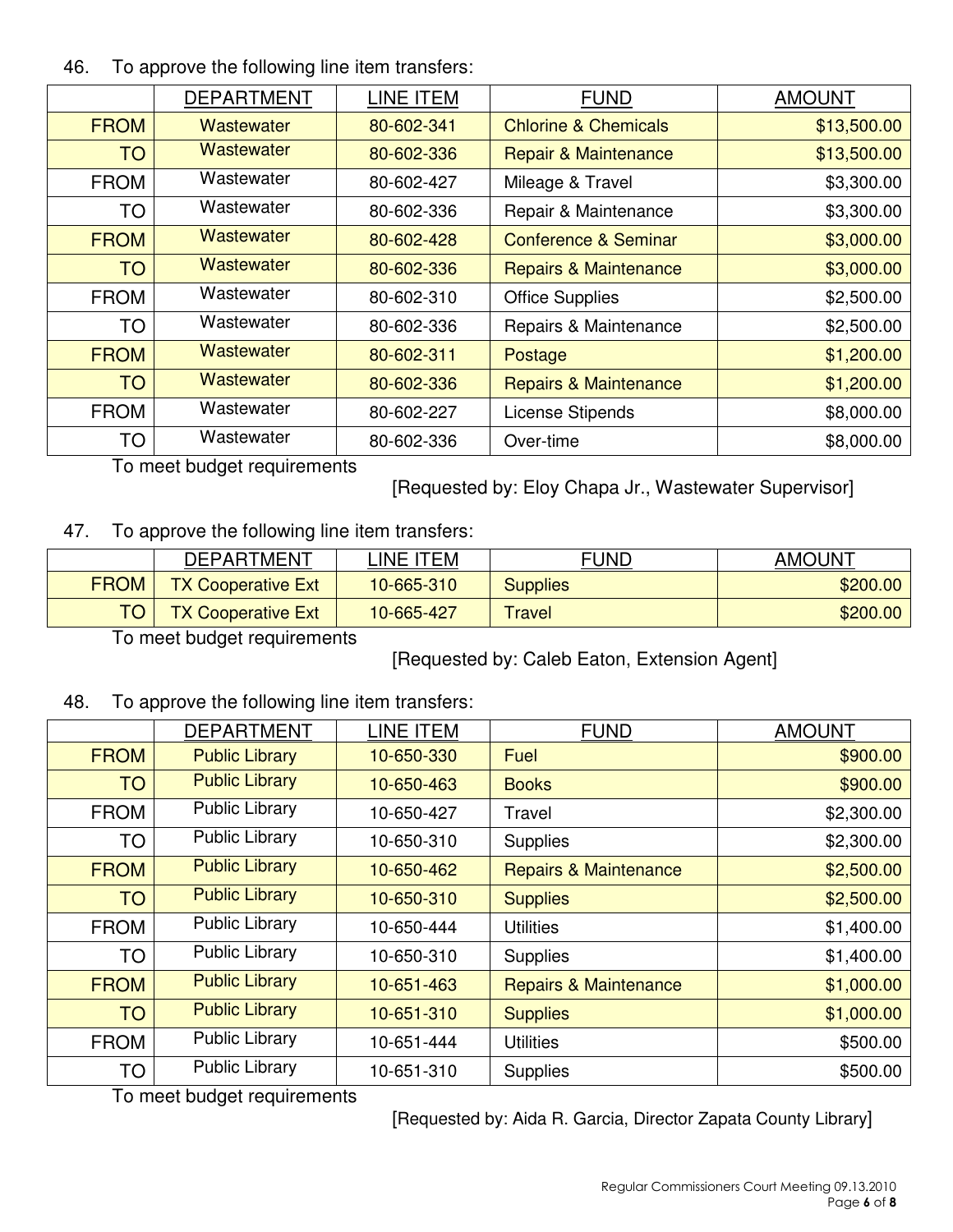49. To approve the following line item transfers:

|             | <b>DEPARTMENT</b> | INE ITEM   | FUND                     | <b>AMOUNT</b> |
|-------------|-------------------|------------|--------------------------|---------------|
| <b>FROM</b> | 09-001-682        | 09-001-682 | San Ygnacio Drainage Pro | \$30,000.00   |
| TO          | 10-002-684        | 10-002-684 | <b>Nutrition Center</b>  | \$30,000.00   |

To meet budget requirements

[Requested by: Gabriel Villarreal, Commissioner Pct. 2]

50. To approve the following line item transfers:

|             | DEPARTMENT     | INE ITEM-  | FUND                             | <b>AMOUNT</b> |
|-------------|----------------|------------|----------------------------------|---------------|
| <b>FROM</b> | Judge's Office | 10-400-431 | Postage                          | \$403.30      |
| TO.         | Judge's Office | 10-400-462 | <b>Rentals &amp; Maintenance</b> | \$403.30      |

To meet budget requirements

[Requested by: Rosalva Guerra, County Judge]

#### **Note 1 Gov't Code Ann 551.071, Consultation with Attorney Note 2 Gov't Code Ann 551.072, Real Property Note 3 Gov't Code Ann 551.074, Personnel Matters Note 4 Gov't Code Ann 551.076, Security**

The Commissioners Court will consider the following items in Executive Session. The Commissioners Court may also consider any other matter posted on the agenda if there are issues that require consideration in Executive Session and the Commissioners Court announces that the item will be considered during Executive Session.

# **EXECUTIVE SESSION**

## **ADJOURN**

Pursuant to the authority granted under Government Code, Chapter 551, the Commissioners Court may convene a closed session to discuss any of the above agenda items. Immediately before any closed session, the specific section or sections of Government Code, Chap. 551 that provide statutory authority will be announced.

**DATED THIS 10th DAY OF September, 2010** 

**Rosalva Guerra, Zapata County Judge, Zapata, Texas** 

**By: \_\_\_\_\_\_\_\_\_\_\_\_\_\_\_\_\_\_\_\_\_\_\_\_\_\_\_\_\_\_\_\_\_\_\_\_** 

 **Audelia Hernandez Agenda Clerk**